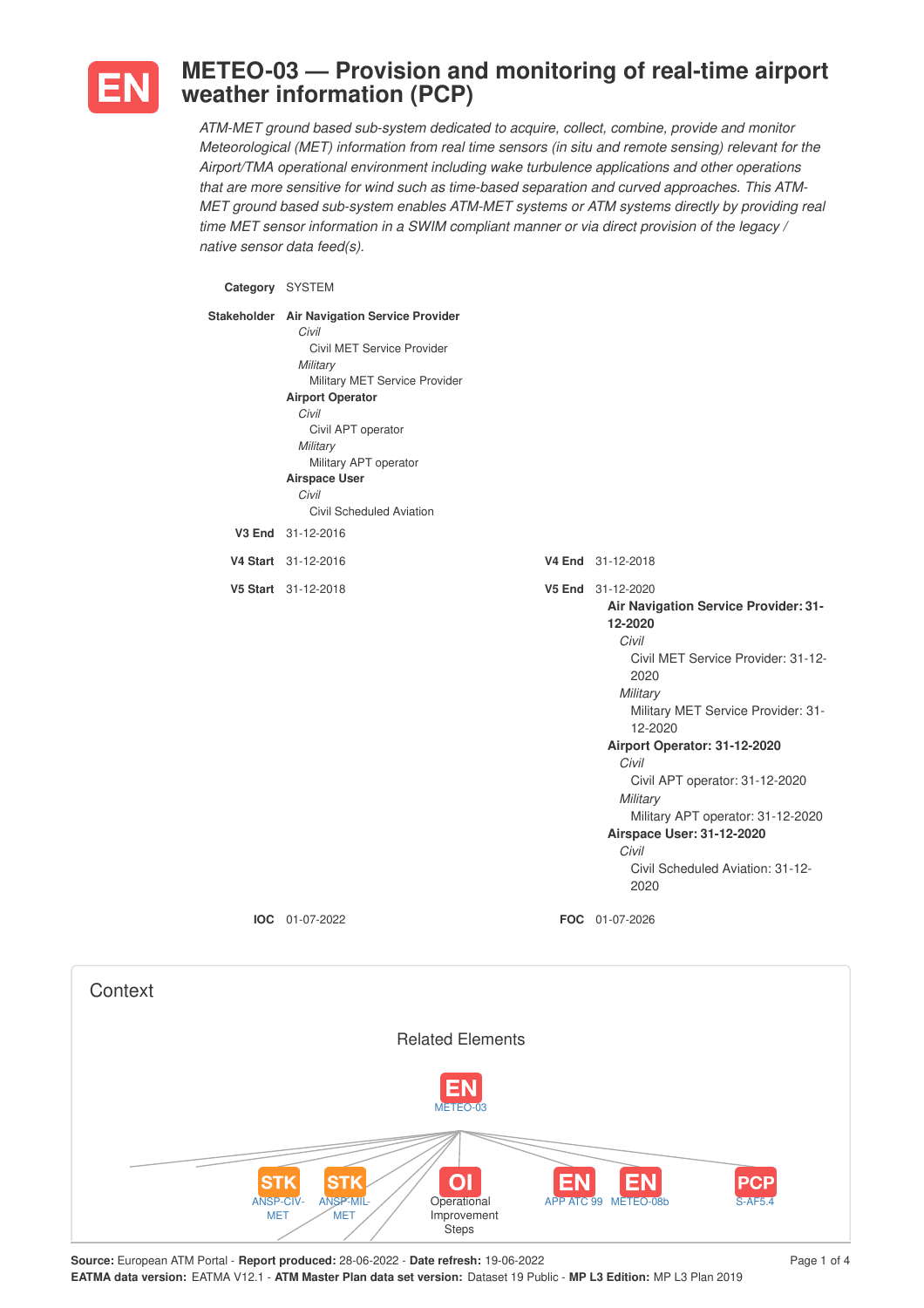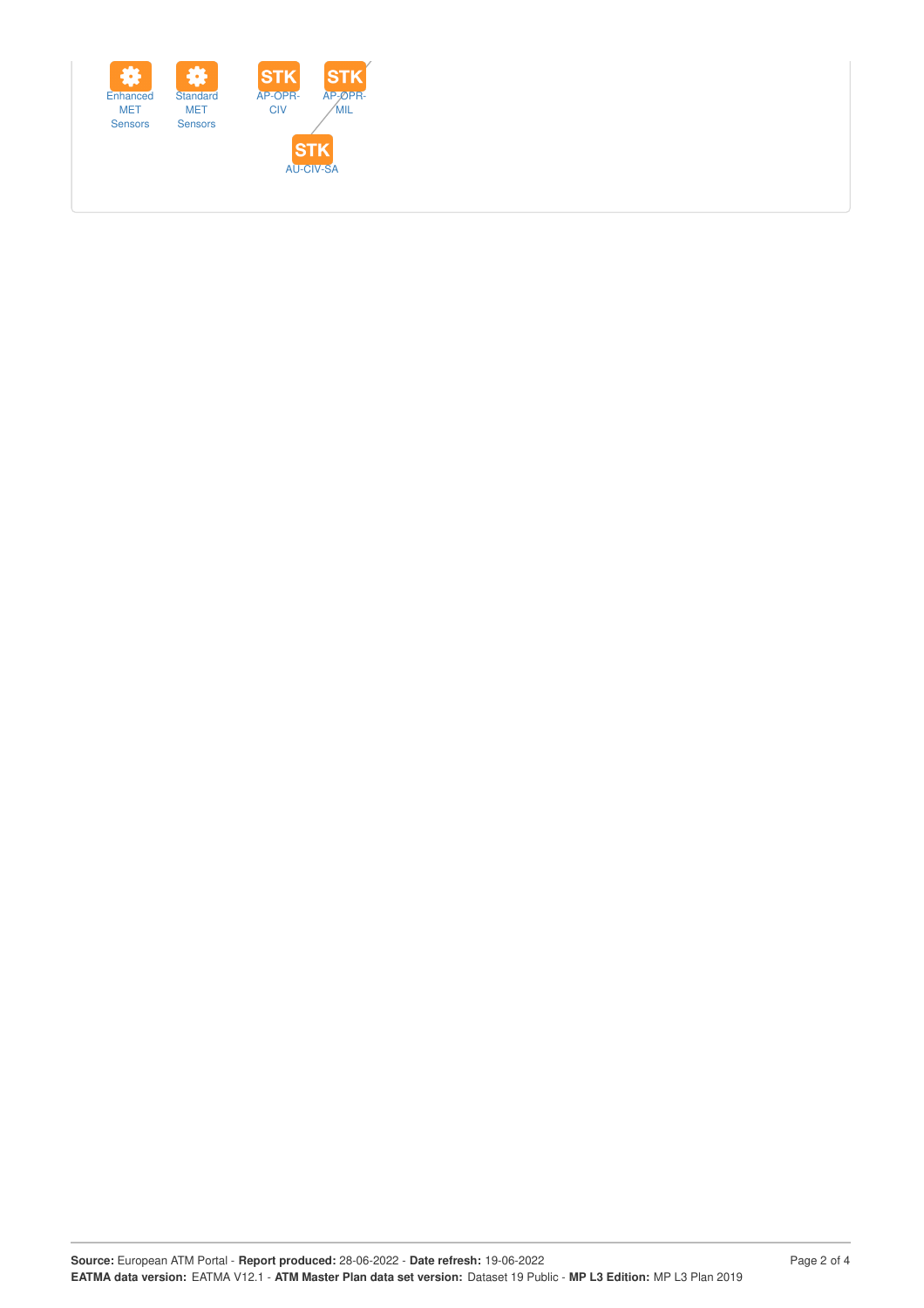| Code        |                 | Benefits start date (IOC) - Full benefit date (FOC) |  |  |                |  |                                                                               |  |  |  |  |                  |  |  |  |  |  |  |  |  |  |
|-------------|-----------------|-----------------------------------------------------|--|--|----------------|--|-------------------------------------------------------------------------------|--|--|--|--|------------------|--|--|--|--|--|--|--|--|--|
|             |                 |                                                     |  |  |                |  | 15 16 17 18 19 20 21 22 23 24 25 26 27 28 29 30 31 32 33 34 35 36 37 38 39 40 |  |  |  |  |                  |  |  |  |  |  |  |  |  |  |
| METEO-03    |                 |                                                     |  |  | V <sub>4</sub> |  | V5                                                                            |  |  |  |  | <b>IOC - FOC</b> |  |  |  |  |  |  |  |  |  |
| ≙           | AO-0304         |                                                     |  |  |                |  |                                                                               |  |  |  |  |                  |  |  |  |  |  |  |  |  |  |
| ≙           | AO-0309         |                                                     |  |  |                |  |                                                                               |  |  |  |  |                  |  |  |  |  |  |  |  |  |  |
| ≙           | AO-0310         |                                                     |  |  |                |  |                                                                               |  |  |  |  |                  |  |  |  |  |  |  |  |  |  |
| $\triangle$ | AO-0328         |                                                     |  |  |                |  |                                                                               |  |  |  |  |                  |  |  |  |  |  |  |  |  |  |
| 숌           | AO-0329         |                                                     |  |  |                |  |                                                                               |  |  |  |  |                  |  |  |  |  |  |  |  |  |  |
| ≙           | AO-0803         |                                                     |  |  |                |  |                                                                               |  |  |  |  |                  |  |  |  |  |  |  |  |  |  |
| ≙           | <b>MET-0101</b> |                                                     |  |  |                |  |                                                                               |  |  |  |  |                  |  |  |  |  |  |  |  |  |  |
| →           | AO-0801-A       |                                                     |  |  |                |  |                                                                               |  |  |  |  |                  |  |  |  |  |  |  |  |  |  |
| →           | <b>TS-0302</b>  |                                                     |  |  |                |  |                                                                               |  |  |  |  |                  |  |  |  |  |  |  |  |  |  |

| <b>Dependent Enablers</b><br><b>EN</b> |            |                                                                            |                                                                          |  |  |  |  |
|----------------------------------------|------------|----------------------------------------------------------------------------|--------------------------------------------------------------------------|--|--|--|--|
| Relationship                           | Code       | <b>Title</b>                                                               | <b>Related Elements</b>                                                  |  |  |  |  |
| Enabling                               | APP ATC 99 | ATC System to use Real-Time Meteo Information<br>Received From Met Systems | $\sqrt{STK}$ OI $\sqrt{EN}$ DS                                           |  |  |  |  |
| Enabled by                             | METEO-08b  | All-weather remote sensing of high resolution 3D<br>aerodrome wind field   | $\overline{\text{srk}}$ OI $\overline{\text{EN}}$ DS<br>PCP <sup>E</sup> |  |  |  |  |

| <b>PCP PCP Elements</b> |                                     |                              |
|-------------------------|-------------------------------------|------------------------------|
| Code                    | <b>Title</b>                        | <b>Related Elements</b>      |
| <b>S-AF5.4</b>          | Meteorological information exchange | SOL OI EN OBJ<br><b>ICAO</b> |

| Code              | <b>Title</b>                         | <b>Related Elements</b> |
|-------------------|--------------------------------------|-------------------------|
| ANSP              | Air Navigation Service Provider      | <b>EN</b>               |
| ANSP-CIV-MET      | <b>Civil MET Service Provider</b>    | EN 2*                   |
| ANSP-MIL-MET      | <b>Military MET Service Provider</b> | EN 2 <sup>#</sup>       |
| AO                | Airport Operator                     | <b>EN</b>               |
| <b>AP-OPR-CIV</b> | Civil APT operator                   | <b>EN 2*</b>            |
| AP-OPR-MIL        | <b>Military APT operator</b>         | <b>EN 2*</b>            |
| AU                | Airspace User                        | <b>EN</b>               |
| <b>AU-CIV-SA</b>  | <b>Civil Scheduled Aviation</b>      | 上草                      |